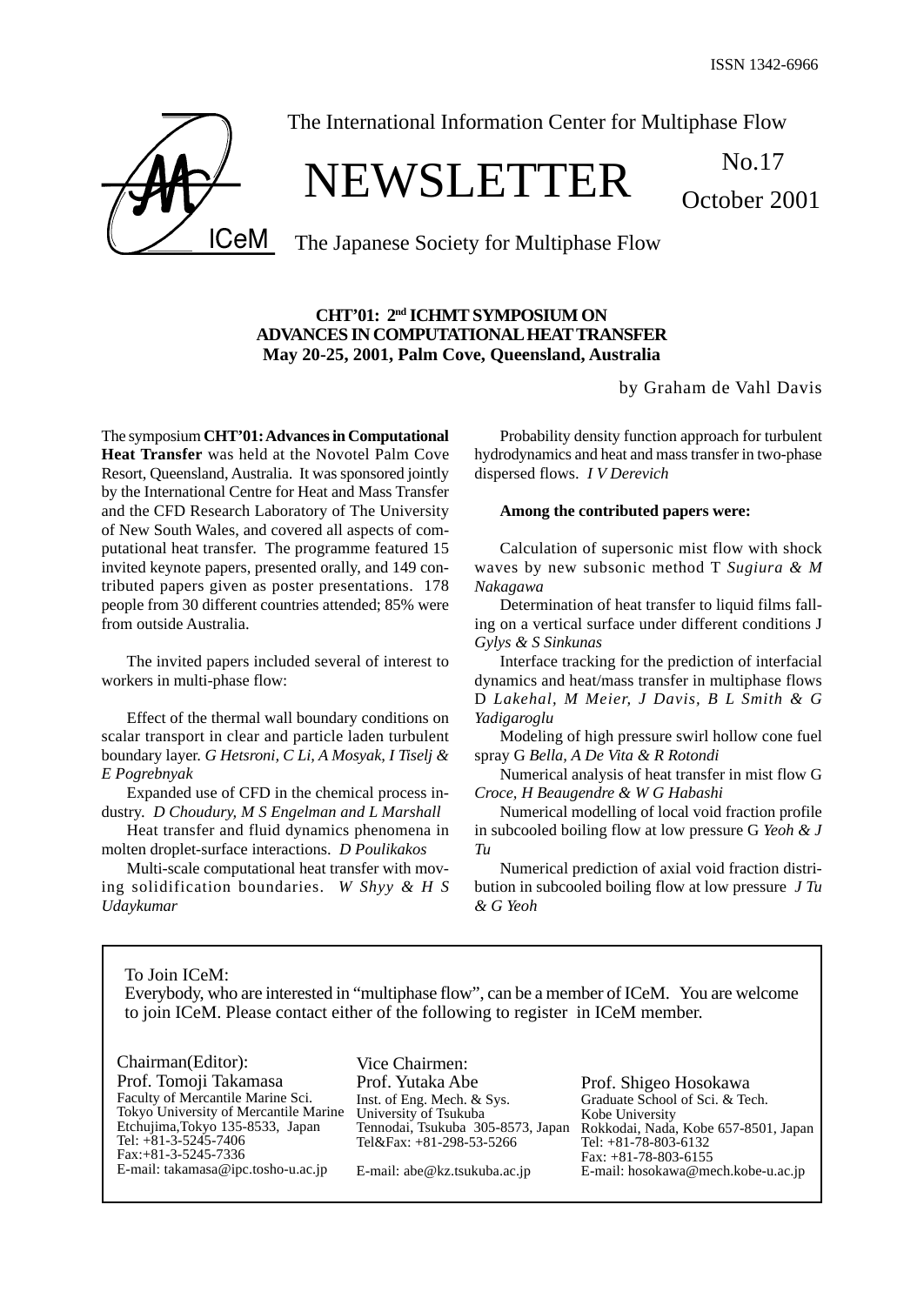Numerical simulation of particle trajectory in free board region of a centrifugal fluidized bed *M H Shi & Y L Hao*

Two-phase heat transfer on an isothermal vertical surface *F Bazdidi-Tehrani & S Zaman*

The Proceedings were published by Begell House: 1400 pages in two volumes. A CD-ROM was also produced. To purchase either, see cht01@cfd.mech.unsw.edu.au. In addition, expanded versions of selected papers will be published in *Numerical Heat Transfer* and *International Journal of Heat and Fluid Flow*.

# Professor Graham de Vahl Davis

Computational Fluid Dynamics Research Laboratory School of Mechanical and Manufacturing Engineering The University of New South Wales, Sydney, NSW, Australia 2052

Work tel: (+61 2) 9385 4099 Work fax: (+61 2) 9663 1222 Home tel:  $(+61\ 2)$  9327 5706 Home fax:  $(+61\ 2)$  9327 5710 Mobile: (+61) 0412 784 179 Email: g.devahldavis@unsw.edu.au http://www.mech.unsw.edu.au/mech/profiles/ devahldavis.htm

# **4th International Conference on Multiphase Flow ICMF-2001 May 27 to June 1, New Orleans Louisiana, USA**

by Stathis Michaelides

The 4<sup>th</sup> International Conference on Multiphase Flow (ICMF-2001) was a proof that this series of Conferences (ICMF) has matured and attracts all the prominent researchers in the field of Multiphase Flow from all parts of the globe. Approximately 630 delegates representing 46 countries came to New Orleans in order to attend this Conference. Another 250 attendees attended parts of the technical sessions as a result of our "cross-registration" arrangement with the ASME-Fluids Engineering Division Summer Annual Meeting.

Professor Michaelides, the chair of the Conference, opened the Conference at 9:00 am on Monday May 27. Professor Clayton Crowe spoke as the chair of the ICMF Governing Board. Professors Jean Bataille (France) and Yutaka Tsuji (Japan), the two vice-chairs of the Conference from Europe and Asia also addressed the attendees. There was a total of 539 presentations delivered (450 as oral presentations and 89 as poster presentations). In addition, there were 5 invited panel sessions, 22 open forum presentations that were delivered in a poster format and 30 entries in the Gallery of Multiphase Flow, which was arranged by Professor Nikitopoulos. The presentations were distributed in a total of 118 sessions on the following general topics:

- · Particulate flow
- **Bubbly flow**
- Slurry flow
- Droplet flow
- · Hydrodynamic interactions
- Interfacial effects
- Colloidal suspensions
- Flow regimes
- Heat transfer
- Phase change
- **Combustion**
- Nuclear thermohydraulics
- Chemical processes
- Manufacturing processes
- Environmental applications
- Applications of Multiphase flow

Among the highlights of this International Conference were:

# A. INVITED PLENARY LECTURES:

- 1. C. T. Crowe A review of carrier-phase turbulence in dispersed phase flows
- 2. J.-M. Delhaye Forced convective subcooled boiling
- 3. J. G. Leal Drop deformation, breakup and coalescence in viscous fluids
- 4. Y. Tsuji Discrete Particle Simulation of Particle-Fluid Flows

#### B. INVITED KEYNOTE LECTURES:

- 1. M. Dudukowic Experiments in and Modeling of Multiphase Opaque Flows
- 2. D. Gidaspow Hydrodynamics of Fluidization: Structure and Turbulence
- 3. G. Hetsroni

Boiling with surfactants

- 4. X.-L. Zhou Recent Advances in Second-Order Moment Two-Phase Turbulence Models for Gas-Particle and Bubble-Liquid Flows
- 5. J. T. Jenkins Particle collisions in multiphase flows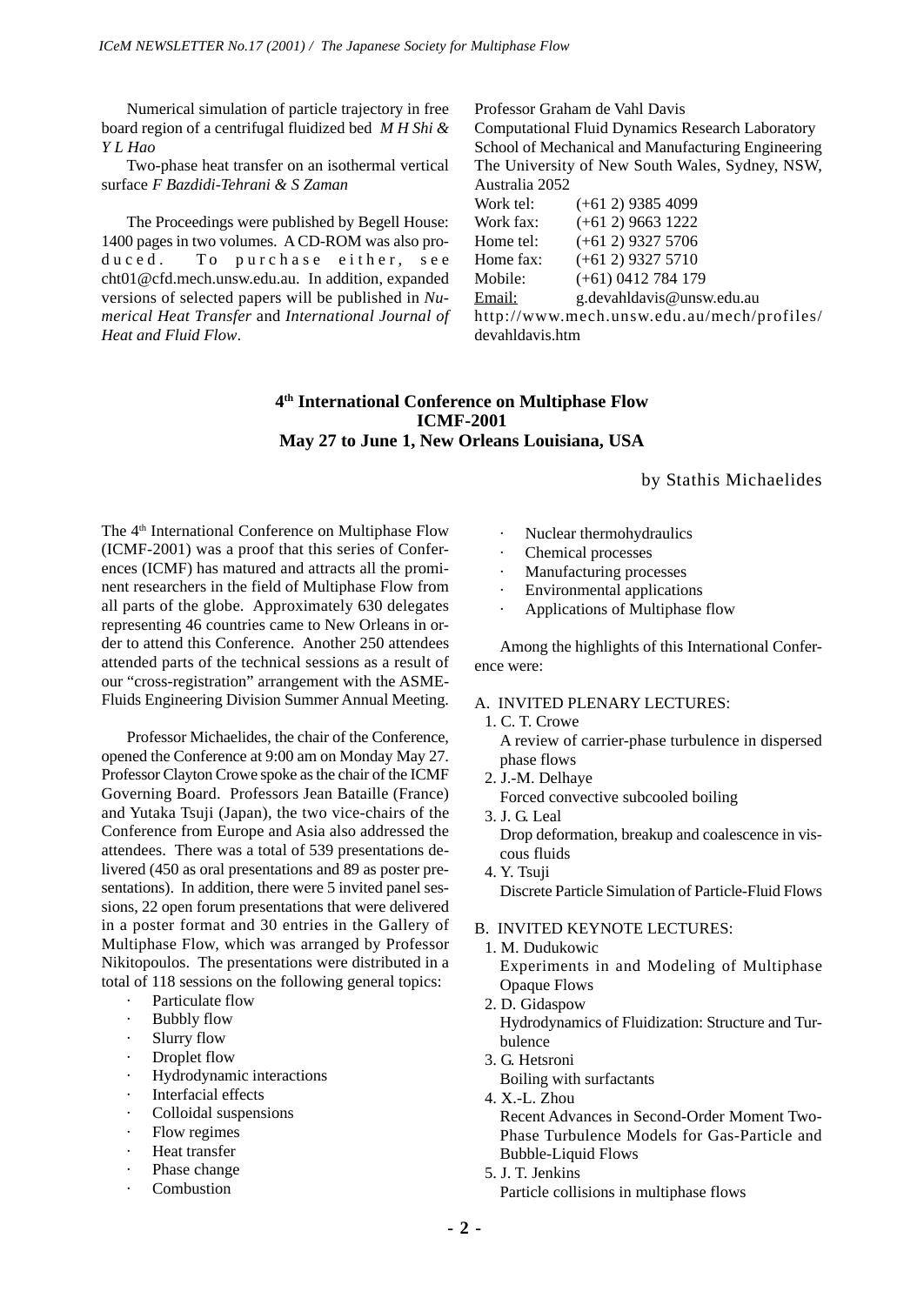- 6. M. Lance
- Turbulence and mixing in bubbly flows
- 7. Y. Matsumoto

Multi-scale analysis of bubbly flows

8. G. Ooms

Examples of interesting industrial multiphase-flow problems

9. A. Prosperetti

The systematic derivation of averaged equations by **DNS** 

10. M. Reeks

The PDF approach to modeling dispersed particle flows

11. A. Serizawa

Two-Phase Flow in Micro-Channels

12. M. Sommerfeld

Particle measurements

- 13. T. Theophanus
- Boiling and Burnout
- 14. G. Trygvarson
- Direct Numerical Simulations of Multiphase Flows 15. Y. Tsirkunov

Gas-particle flows over bodies-key problems, modeling and numerical analysis

# C. INVITED PANELS

1. Modeling of Multiphase Flows: A. Prosperetti (moderator),

Y. Matsumoto, D. Joseph, T. Theophanus and G. Hewitt.

- 2. New Horizons for Nuclear Thermal-hydraulics: M. Ishii (moderator), J. –M. Delhaye, H. Ninokata, G. Yadigaroglu, H. C. No, V. K. Dhir.
- 3. Latest Developments in Experimental Methods for Two-Phase Flows: J. Sinclair (moderator), E. Longmire, S. Cessio, Y.
- Hasan and J. Eaton E. Longmire. 4. Aerosols and Air Pollution: L.-P. Wang (moderator), G. Ahmadi, M. Choi, P. McMurry, M. Reeks.
- D. The colorful pictures and videos of the Gallery and especially, the multi-phase virtual reality show, presented by the group of the University of Illinois at Urbana-Champaign headed by Professor Eric Loth. This virtual reality show attracted the attention of

all the attendees during the coffee hours and free time between sessions.

E. The International Multiphase Flow Prize presentation, which was awarded to Professor Clayton Crowe of Washington State University for his numerous contributions to the research and education on the subject of Multiphase Flows.

Among the sessions in the ICMF-2001 there were two sessions, chaired by Professor Theo Theophanus, on the Institute for Multiphase Science and Technology (IMuST) and the interactions of the Multiphase Flow Societies and Groups around the world.

On the social level, the reception on May 28 was attended by 580 attendees and some of their spouses, who were entertained by the musical group "the last straw." The Conference banquet on Wednesday May 30, attended by 630 people, was a delightful success, with an incredible presentation of the desert (banana Foster) by the staff of the Marriott Hotel. However, the highlight of the social events was the Jazz Concert on Thursday May 31: Dr. Michael White and his Liberty Jazz Band gave an excellent presentation on the origins and practice of Jazz music highlighted by an excellent performance of some traditional musical pieces.

For any information on the ICMF-2001 or for a copy of the CD-ROM *Proceedings of the ICMF-2001*, contact Dr. Michaelides (emichael@tulane.edu). The 5<sup>th</sup> International Conference on Multiphase Flow will take place in Yokohama, Japan in 2004.

Professor Stathis Michaelides Leo S. Weil Professor and Associate Dean for Graduate Studies and Research School of Engineering Tulane University New Orleans LA 70118, USA phone: 504-865-5764 fax: 504-862-8747 http://www.tulane.edu/%7Eengradiv/engradiv/ emichael/stathis.html

# **Japanese Society for Multiphase Flow (JSMF)**

http://flow.human.nagoya-u.ac.jp/JSMF/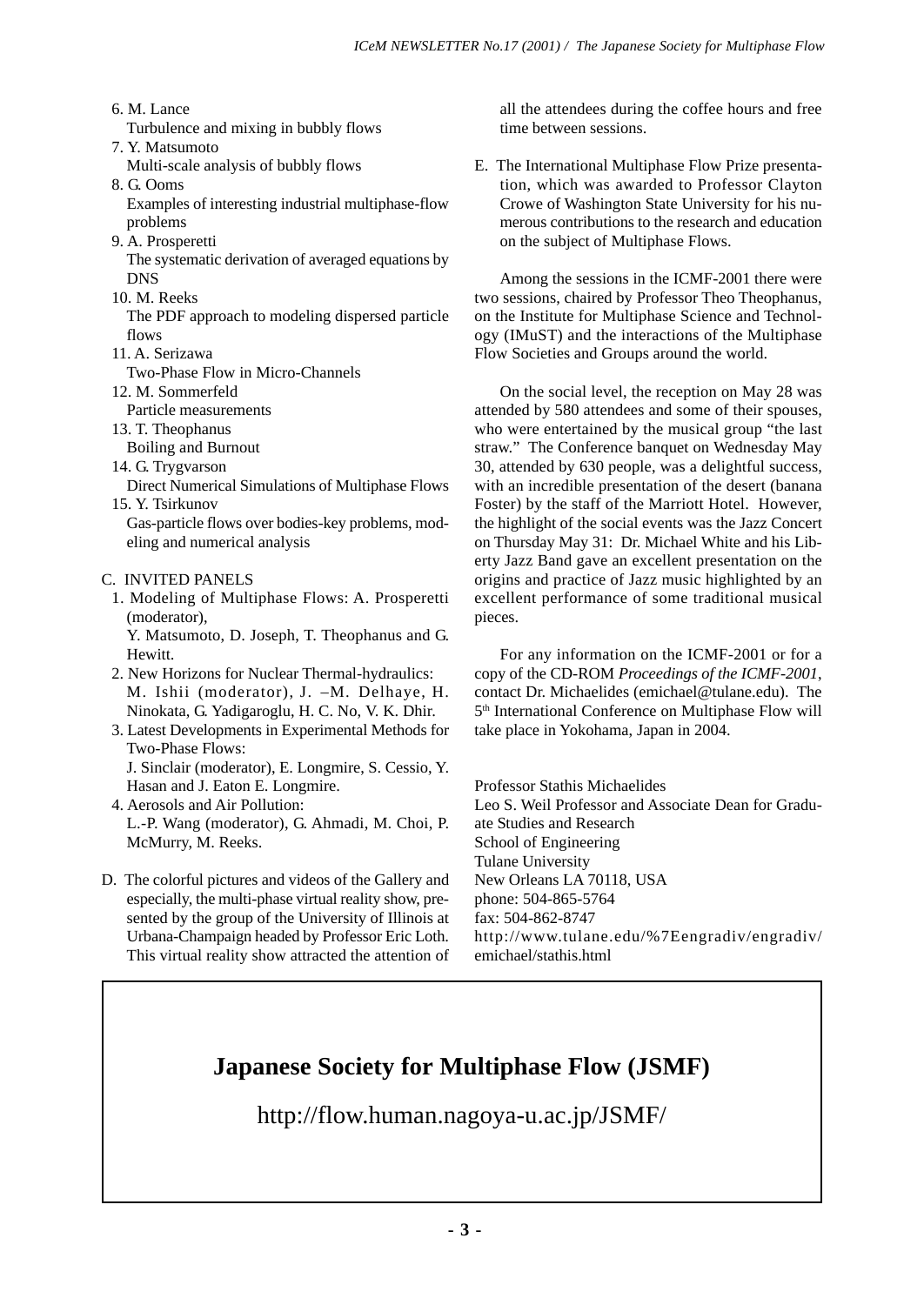# Address at Banquet of 4<sup>th</sup> ICMF **May 27 to June 1, New Orleans Louisiana, USA**

by G. Matsui

Ladies and Gentlemen,

It is a great honor for me to have the opportunity of giving this address as the chairman of the first Conference, and the former President of JSMF.

Remembering the first Conference, I remember we decided to have a new conference on multiphase flow twelve years ago, although we were not sure if the conference would be held or not in future. At that time, multiphase flow was an interdisciplinary field. It overlaps many existing areas of technology, engineering, and science, such as mechanical engineering, chemical engineering, nuclear engineering, and civil engineering.

We endeavored for researchers in many areas to join the conference in the worldwide. As a result, the conference was great fruitful and successful fortunately. The participants agreed we have the conference continuously in future. I wished the conference would grow up in the world. Therefore, we had the discussion on the organization, venue and chairman of the next conference every days and nights, but we did not have the conclusion unfortunately, although we had many ideas, proposals and comments. After all, they agreed the 2nd Conference would be held in Japan, in Kansai district. About the process or details after that, Profs. Michaelides and Crowe addressed at the opening ceremony of this Conference.

Regarding the name of the conference, the first was "International Conference on Multiphase Flows". The word of "Multiphase flows" was in the plural because of many existing areas. From the 2nd Conference, plural "s" (in multiphase flows) was omitted because "Multiphase flow" was recognized as one new field through the success of the first Conference. And The Governing Board was established to chose or decide the venue and chair of the future conference. I'd like to say that the establishment of this Governing Board is owing to many people including endeavor of Profs. Crowe and Tsuji.

This 4th Conference has about two times as large as the scale of the 1st Conference at Tsukuba. This thing is also owing to many multiphase flow friends in the world. I'd like to say "Congratulations!" to Prof. Michaelides for the success of the Conference. And also I'd like to give my thanks for you here, multiphase flow friends.

Thank you very much for your attention.

Professor Goichi Matsui Institute of Engineering Mechanics and Systems University of Tsukuba Tsukuba 305-8573, Japan

FAX: +81-298-53-5207 E-mail: matsui@kz.tsukuba.ac.jp

# **Report on the 39th European Two-Phase Flow Group Meeting June 17-20, 2001, Aveiro, Portugal**

by Gian Piero Celata

The 39th Meeting of the European Two-Phase Flow Group (ETPFGM) has been held in Aveiro on June 17- 20, 2001, organized by Prof. A.C.M. Sousa and Dr. M. Oliveira of the Department of Mechanical Engineering, University of Aveiro

The Meeting (which is informal and by invitation) has been attended by about 45 people, with the presentation of about 30 papers, including 3 keynote lectures, confirming its traditional size, both in terms of people and presentations. The Aveiro meeting has been characterized by a good balance between well known, experienced people and young researchers, featuring its round table style where works in progress can be presented in a friendly atmosphere, with enough time (anyway never sufficient!!!) dedicated to the discussion of the papers. These two aspects (last minute papers and discussion time) are unique features of this Meeting on two-phase flow, which make the discussion useful not only for the debate which comes out but also for the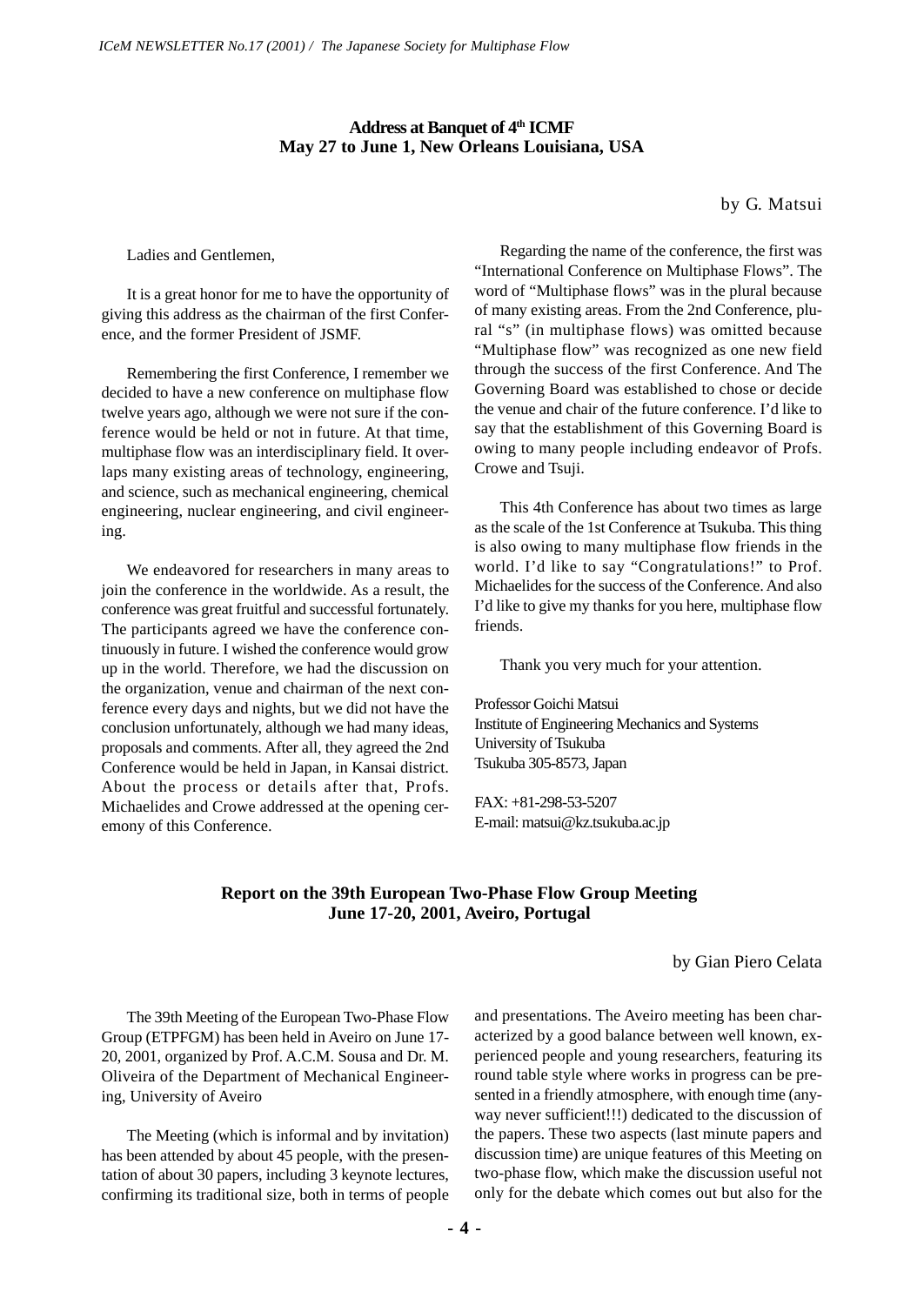presenting author which can re-address its research once he is back in his laboratory.

The program has been enriched by three keynote lectures, which highlighted three important topics. The first keynote lectures has been delivered by Prof. T. Theofanous (University of California at Santa Barbara, and President of IMuST), addressing the complexity of multiphase flow, an innovative approach followed in a Project developed within the frame of the IMuST (Institute for Multiphase Science and Technology). Such an approach look very promising though needing an extensive assessment.

The second keynote lecture has been given by Prof. A. Serizawa (Kyoto University) and has dealt with twophase flow in microchannels. As is known, looking at the program of general and specific conferences, we may realize of a growing interest in microscale, where the thermal-fluid dynamics has found a rich field of investigation, due to the growing applications of microscale heat transfer (space satellites, cooling of electronic components, bioengineering, etc.) and the difficulty of defining the limits of application and extrapolation of the knowledge coming from traditional thermal-fluid dynamics, i.e., for channels larger than one millimeter (or more for two-phase flow). In particular, the presentation of Prof. Serizawa has dealt with flow pattern and maps in pipes ranging from 25 to 100 m, using air/water and steam/water mixtures, in adiabatic conditions. The adequate change of mentality required in the experimental approach to this micropipes is impressive and noteworthy..

The third keynote lectures has been presented by Prof. J. Venart (University of New Brunswick), providing interesting details on two-phase aspects of vessel failure in boiling liquid expanding vapour explosion.

The presentation of keynote lectures, coming from the interaction with Japanese colleagues in the frame of the Japanese-European Two-Phase Flow Group Meeting, is a bit out of the ETPFGM traditions. Needless to say that, with an appropriate choice of the speakers, it represents a very good chance to deepen topics of fundamental and applied interest.

The contributing papers have been grouped in technical sessions dealing with boiling, condensation, numerical simulation, flow regime transition, phase change in unsteady flow, bubbly flow. The complete list of papers presented at the meeting is available in internet at the web page of the ETPFGM:

http://termserv.casaccia.enea.it/eurotherm/ etpfgm.html

The 40th Meeting of the ETPFG will be held in Stockholm, Sweden, organized by the Royal Institute of Technology (KTH), and dedicated to the memory of Prof. Kurt Becker, who worked at the KTH and was the main founder of the ETPFG and one of the most active Member until his death, in 1993, soon after he organized his Meeting of the ETPFG in Stockholm in 1992.

In 2003, instead, there will be the 3rd European-Japanese Two-Phase Flow Group Meeting, which will be held at the Certosa di Pontignano (a wonderful location close to Siena) from 21 to 27 September, organized by Dr. G.P. Celata with the help of Prof. I. Zun (European co-chair), Prof. A. Tomiyama (Japanese cochair), and Prof. P. Di Marco (Meeting Secretary). Details about this meeting will be published in due time on the ICeM Newsletter.

At the end of the ETPFGM a meeting of the European Multiphase Systems Institute (EMSI), possible european counterpart to IMuST and JSMF) was held. The meeting, chaired by Prof. G. Hewitt, coordinator of the EMSI Steering Committee (Celata, Schulenberg, Sehgal, Besnard, Delhaye e Giot), tried to activate the Working Groups defined at the Karlsruhe Meeting in 2000: Diabatic Systems (D. Bestion), Adiabatic Systems (B. Azzopardi), Mixing Flows (R. Sehgal), Chemical Reactor Systems (coordinator to be defined), Microscale Heat Transfer (G.P. Celata), Microgravity Systems (P. Stephan). As some key persons were missing, and because of lacking of information before the meeting, the outcome was not exhaustive. It is expected that EMSI programmes will be finalized before the 2002 ETPFGM.

Professor Gian Piero Celata ENEA - Institute of Thermal-Fluid Dynamics Via Anguillarese, 301 00060 S.M. Galeria Rome, Italy Ph: +39 06 3048 3905 Fax: +39 06 3048 3026 Web page http://termserv.casaccia.enea.it/term/People/ celata.html ITFD Web page http://termserv.casaccia.enea.it/ EUROTHERM Web page http://termserv.casaccia.enea.it/eurotherm/ ExHFT-5 Conference Web page http://www.ing.unipi.it/exhft5/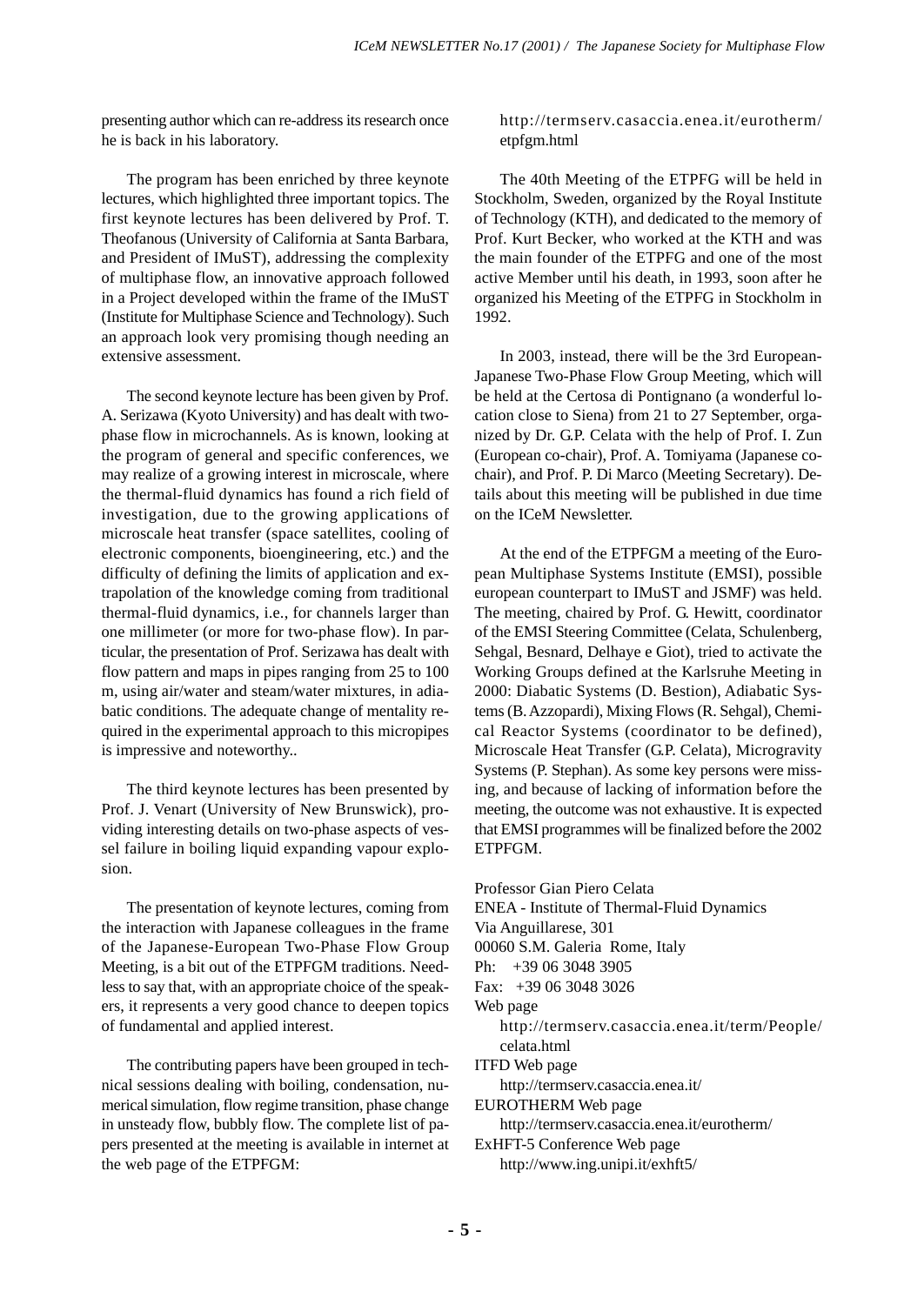# **Report for the International Conference on Energy Conversion and Application (ICECA'2001) June 17-20, 2001 in Wuhan, P.R. China**

## by W. Liu and G.M. Zhu

The International Conference on Energy Conversion and Application (ICECA'2001) was held on June 17- 20, 2001 in Wuhan, P.R. China, which was sponsored by Huazhong University of Science and Technology (HUST, China), University of California at Los Angeles (UCLA, USA), the University of Nottingham (UK), Nippon Institute of Technology (Japan), Hong Kong University of Science and Technology (HKUST) and University of Otago (New Zealand). Chairman of the conference was Professor Ji Zhou, the former president of Huazhong University of Science and Technology and an academician of the Chinese Academy of Engineering. Co-chairmen were from the United States, the United Kingdom, Japan, New Zealand, China and Hong Kong.

It is well known that the energy resource is the material base of the society economy. It plays an important role in the human development. This conference aims to provide an academic rostrum for experts and scholars to exchange their ideas and research results of basic theories and technologies on the energy conversion and application.

The conference received more than 320 papers in total. 285 of them were included in the conference proceedings published formally in two volumes with six themes. The authors cover most of the key universities inside China and other famous universities in the world. The President Mingwu Fan of Huazhong University of Science and Technology, an academician of the Chinese Academy of Engineering, wrote the preface for the proceedings. The conference was very successful. Nearly 200 experts and scholars from 14 countries and districts attended the conference, and many of them are well-known scientists.

The theme of the conference was the effective utilization of energy and the realted envionmental problems. The topics of the conference were energy conversion and management, heat and mass transfer, thermodynamic systems, combustion theory and equipment, refrigeration and air conditioning, thermal power systems, solar thermal application, solar photovoltaicmaterial and device, energy system in building, energy and environment, measurement technology.

Prof. Guangming Zhu Prof. Wei Liu Department of Power Engineering Huazhong University of Science and Technology Fax: (86) 27-8754-0724 E-mail: weiliu@public.wh.hb.cn

# **TEMPMEKO 2001, June 19 – 21, 2001 in Berlin, Germany**

by Dieter Westerkamp

Initiated by the TC12 (Technical Committee for Temperature and thermal measurements) of IMEKO the TEMPMEKO symposia are organised every 3 years, and this year the symposium was held from 19 to 21 June in Berlin, Germany. The symposium programme included all aspects of temperature, thermal and humidity measurements and was intended to address possible participants from very different working fields. Compared to the previous events there was again an increase in the number of attendees: 325 scientists and engineers coming from 44 countries, among them many from North America, East Asia and East Europe participated in the conference. About one half of the participants came from national metrology institutes, 30 % from industry and 20 % from universities and research facilities.

As posters or oral presentations more than 230 contributions had been selected by the international programme committee based on the submitted abstracts. Main topics were temperature scales and fixed points, thermodynamic temperature determinations, resistance and thermoelectric thermometry, radiation thermometry, generation and measurement of humidity, and the measurement of thermophysical properties. At the conference finally 6 invited talks, 96 submitted oral presentations and 110 poster presentations were given. The conference proceedings with the fully refereed papers will be available at the beginning of the year 2002.

The importance and attraction of the symposium is also shown by the fact that 18 working groups, most of them with an international membership, took the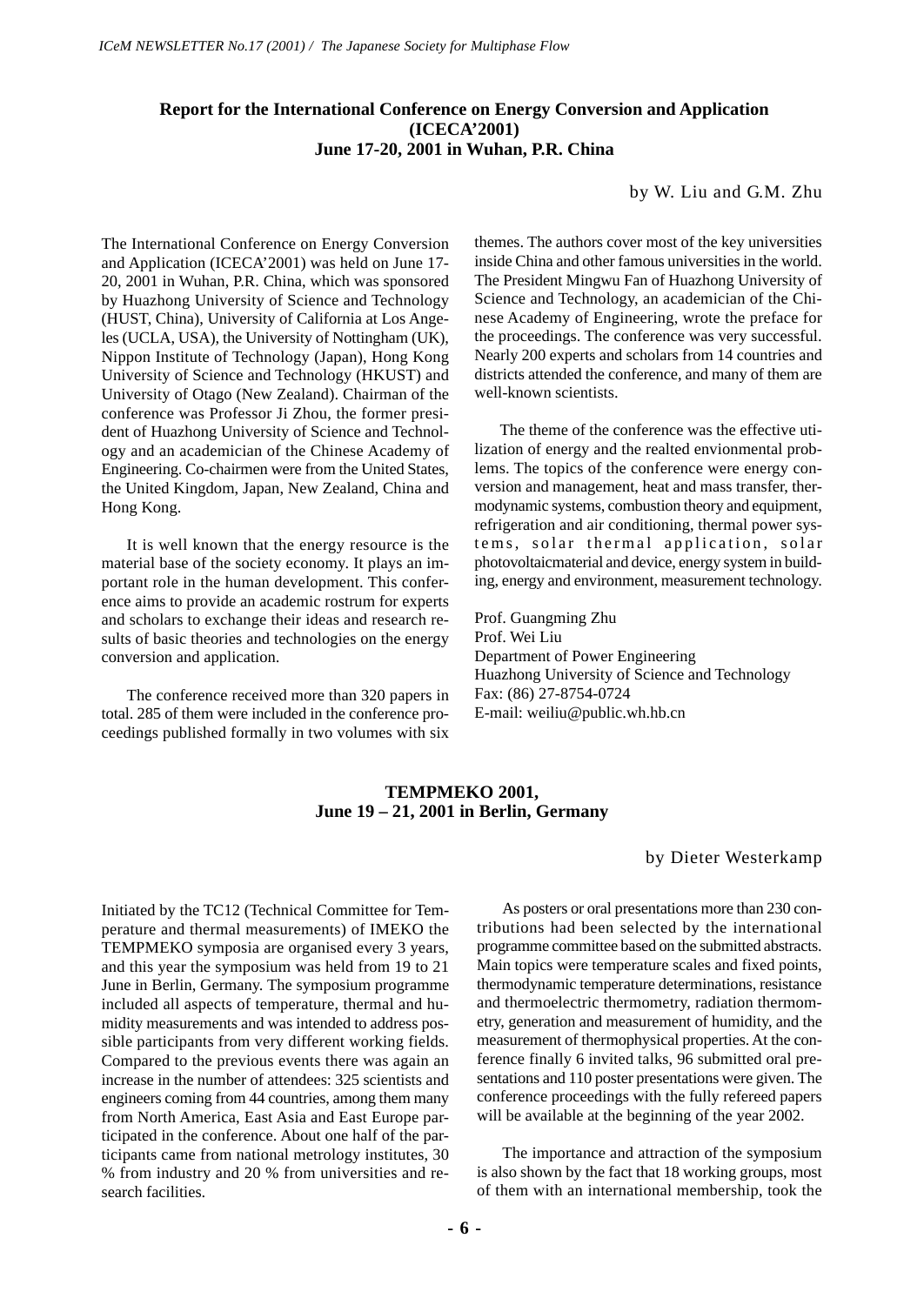opportunity to convene for working meetings. In particular, all 7 working groups of the Comité Consultatif de Thérmometrie (CCT) could meet with nearly all members present.

Regarding the scientific content, the development of the temperature scale is - after the adoption of the Provisional Low Temperature Scale PLTS-2000 by CIPM - now focussed on the high temperature range. A topic of main interest including 8 contributions was the development of Eutectic fixed-points, which will enable an improved realisation of the temperature scale up to temperatures of 3000 K and will facilitate development and calibration of advanced high-temperature thermocouples. In this field the close co-operation of contact thermometry and radiation thermometry will result in a rapid progress.

Also in other, quite different areas radiation thermometry is gaining importance. For the determination of thermodynamic temperatures methods based on the absolute measurement of spectral radiant power were considered particularly promising. Several contributions dealt with the improvement of uncertainties in radiation thermometry under reference conditions as well as the determination of the emissivity of practically used surfaces. But it was recognised that in this field there are quite a lot of unresolved problems.

Optical methods are more and more developing into fields, which were in the past dominated by contact thermometry. For example, fibre optic techniques are in use for the leakage detection of pipelines. Up to now not sufficiently solved are the evaluation of the measurement method and the traceability to the temperature scale. It is remarkable that the national metrology institutes are going to consider also such application oriented questions which require inter-disciplinary activities.

For the third time the field of humidity measurement was part of the TEMPMEKO conference topics. Evidently the interest in this area is large: even now 15 % of all contributions dealt with humidity. The extreme upper and lower ends of the range are gaining increasing importance, especially the trace moisture measurement.

Due to the strong participation of the national metrology institutes the international equivalence of the realisation and dissemination of the temperature scale was a topic of main interest. A major point was the key comparisons of the metrology institutes performed in the framework of the Mutual Recognition Arrangement (MRA), where in the meantime also smaller institutions take part intensively. This is accompanied by a harmonisation of the methods for uncertainty calculation, which will lead to increasingly realistic values for uncertainty claims.

TEMPMEKO 2001 showed that this conference series has been developed to the most important meeting on thermometry where fundamental aspects of metrology and industrial applications were discussed in a well balanced mixture. The next TEMPMEKO symposium will be organised in May / June 2004 in Dubrovnik, Croatia.

| Contact: | <b>VDI/VDE-GMA</b>        |
|----------|---------------------------|
|          | TEMPMEKO 2001 Secretariat |
|          | Postfach 10 11 39         |
|          | 40002 Duesseldorf         |

Dr. Dieter Westerkamp VDI/VDE-GMA Postfach 10 11 39 D - 40002 Duesseldorf Tel.: 0211/6214-227 Fax.: 0211/6214-161 westerkamp@vdi.de http://www.vdi.de/gma/gma.htm

# **An Announcement from Editor**

The JSMF is doing internet-service for ICMF members.

You can read updated ICeM NEWSLETTER by visiting JSMF homepage

 *http://flow.human.nagoya-u.ac.jp/JSMF/index-e.html*.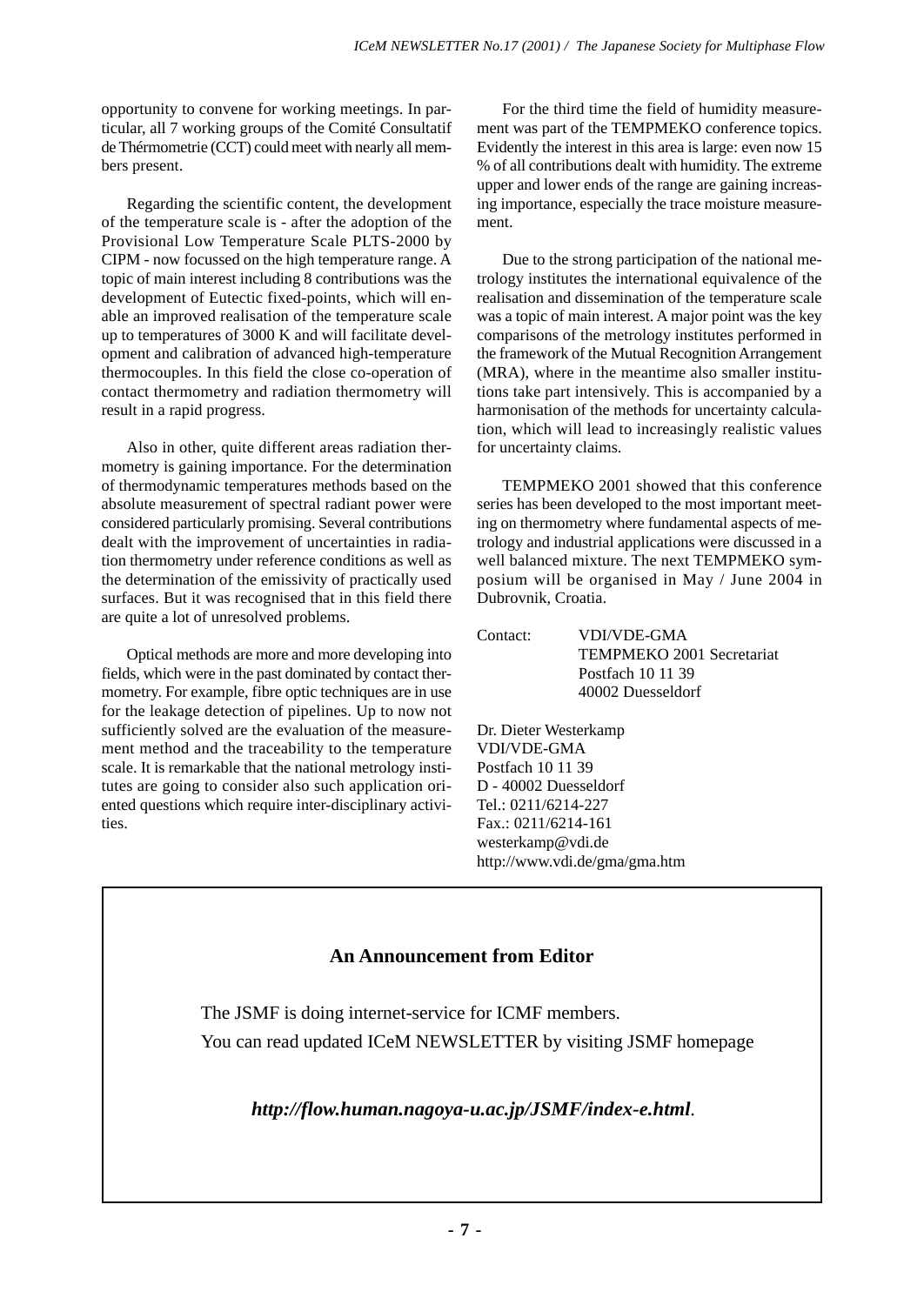# **Chemical Reactor Engineering 2000: Novel Reactor Engineering for the New Millennium" June 24-29, 2001, Barga, ITALY**

by Hugo de Lasa

The CRE VIII Conference on "Novel Reactor Engineering for the New Millennium" was held on June 24 to 29, 2001 in the magnificent resort "Il Ciocco" in Castelvecchio Pascoli, Barga, Italy. This conference was part of a prestigious series of conferences coordinated by the United Engineering Foundation of New York, NY (USA). The format of these conferences limits the participation to relatively small groups with the aim of maximizing interactions and discussions. The conference attracted over 120 participants representing academia and industry from 20 different countries around the world, and the conference themes focused on Energy Technologies, Environmental Research, Biotechnology, Catalysis, Recycling Processes and New Trends in Reactor Engineering and Design.

We are particularly indebted to the authors and special guests for their plenary lectures and oral and poster presentations. Each of the more than 90 oral contributions was followed by a poster presentation providing increased opportunities for thorough discussions with the authors. We would like to acknowledge all the participants, who contributed with innovations, new research approaches, novel modeling and simulation efforts and invaluable critical comments. A special issue of Industrial and Engineering Chemistry Research journal (I&ECR) is going to be published shortly with a number of refereed publications of the manuscripts selected from amongst those presented.

We are also indebted to the ten outstanding plenary lecturers who highlighted the conference themes with their contributions: Dr. Leo Behie, University of Calgary; Dr. M. Dente, Politecnico di Milano; Dr.A. Dixon, Worchester Polytechnic Institute; Dr. M. Dudukovic, Washington University, St. Louis; Dr. Fogler, University of Michigan; Dr. Lettieri, BP Chemicals; Dr. B. McCoy, University of of California, Davis; Dr. A. Renken, Swiss Federal Institute of Technology;

Dr. B. Subramaniam, University of Kansas; and Dr. T. Tsotsis, University of Southern California.

We are particularly grateful to the Conference Organizing Committee, Manuk Colakyan from Dow Chemicals, Thierry Gauthier from IFP-France, Raffaela Ocone from Heriot Watt University, and Silvio Sicardi from Politecnico di Torino, for their support and advice during the conference planning. We would also like to express our thanks to Mr. S. Afara from the University of Western Ontario, Canada for his valuable assistance in the organization of the conference. Special thanks go to the staff of the Engineering Foundation who helped so effectively with the coordination of the conference, calls for papers and conference development.

Among the conference sponsors, we wish to acknowledge the University of Western Ontario, The American Institute for Chemical Engineering, Dow Chemical Company, the United Engineering Foundation, the Institut Francais du Petrole, and the Chemical Reactor Engineering Centre of the University of Western Ontario.

Franco Berruti and Hugo de Lasa, co-Chairs CREVIII Faculty of Engineering University of Western Ontario, Canada

Professor Hugo de Lasa Professor Franco Berruti, Ph.D., P.Eng. Dean of Engineering and Professor of Chemical Engineering Faculty of Engineering Science The University of Western Ontario London, Ontario N6A 5B9 Telephone: (519) 661-2128 Fax: (519) 850-2399 E-mail: berruti@eng.uwo.ca

# **To Members**

 ICeM welcomes research articles on multiphase flow or articles on personalities in the field for inclusion in the future Newsletters. It would be very helpful if the manuscripts are sent by E-mail.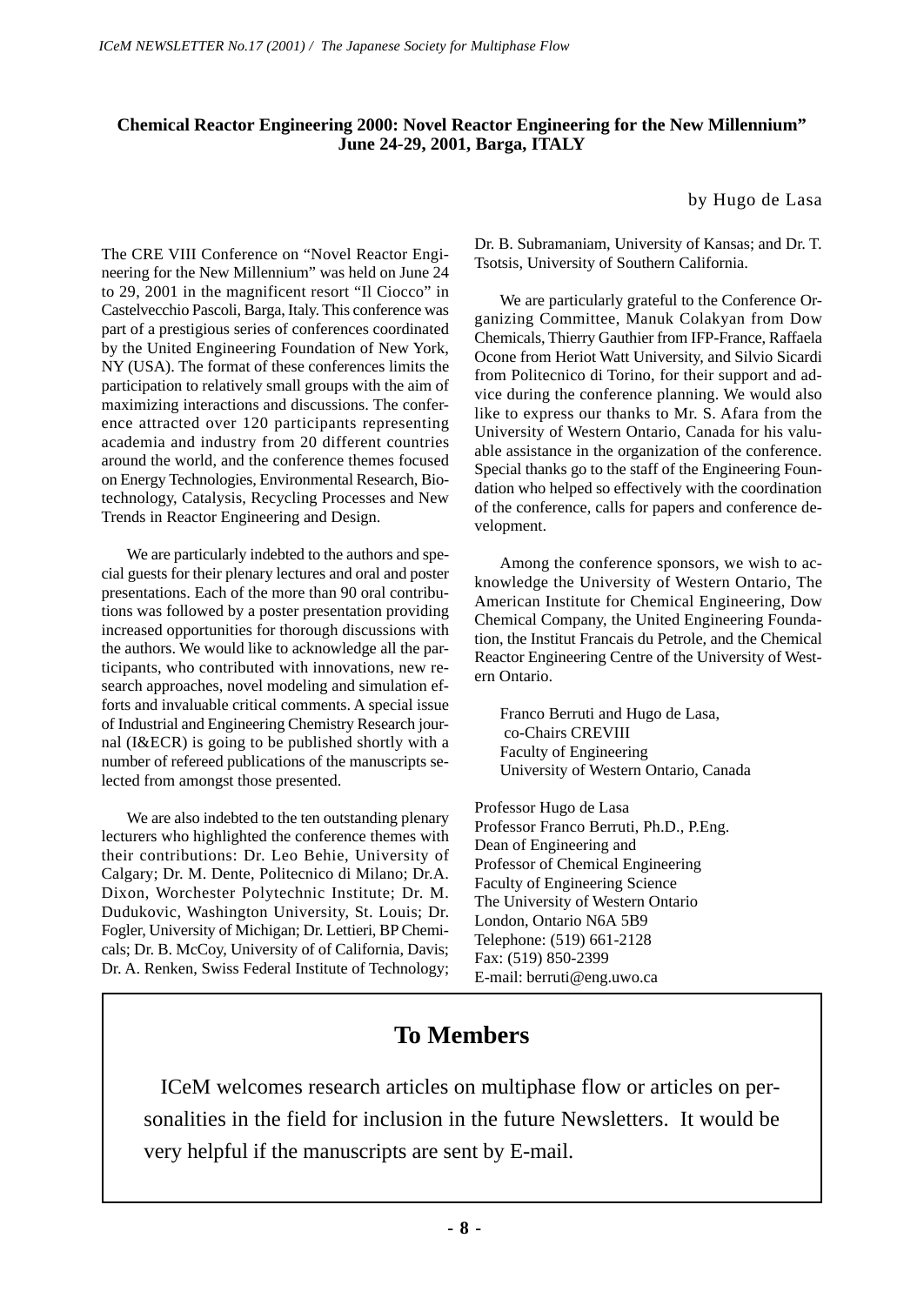# **Third International Conference on Compact Heat Exchangers and Enhancement Technology for the Process Industries July 1-6, 2001, Davos, Switzerland**

by Ramesh K. Shah

The Third International Conference on Compact Heat Exchangers and Enhancement Technology for the Process Industries was held in Davos, Switzerland during July 1-6, 2001. It was sponsored by The United Engineering Foundation, New York, USA.

The Conference theme was to facilitate the introduction and use of advanced heat exchanger technology into the process industries. The Conference objectives were to identify: (i) present applications of advanced heat exchanger technology, evaluating benefits and drawbacks; (ii) further areas where advanced heat exchanger technology could be used; (iii) barriers, real and perceived, to further applications; and (iv) actions which can be taken by the various parties and disciplines to overcome these barriers, and to provide communication channels to the several segments of the technical community.

The Conference was attended by 97 delegates (41 from industrial/industrial research organizations, 44 from academic institutes and 5 from governmental labs) from 17 countries with 67 contributed papers and 7 keynote lectures. This third specialists' Conference was also highly successful as the previous two with 20% more attendees than the second conference and over 60% better attendance than average for United Engineering Foundation conferences. The first International Conference on Compact Heat Exchangers for the Process Industries was held during June 22-27, 1997 in Snowbird, Utah. The second International Conference on Compact Heat Exchangers and Enhancement Technology for the Process Industries was held during July 18-23, 1999 in Banff, Canada. The attendance was 79 and 82 respectively.

The Conference sessions (including one panel discussion) were scheduled in the mornings, afternoons, and/or evenings, with breaks in the formal program to allow small group interactions. There were no parallel sessions. The one poster session was very well attended with excellent discussions between the authors and delegates. The discussions following the presentations were excellent, due in part to the large number of attendees from industry and good amount of time allocated for discussion after the presentations. All participants stayed at the Conference site. Conference registration fee included complete room and board, Conference proceedings and other related Conference material, and coffee/tea breaks. This format employed in United Engineering Foundation Conferences allows maximum interaction, discussion and networking among the Conference participants being together from early morning to late evening. This was one of the important networking approaches that the delegates appreciated and acknowledged. The conference facilities and staff support from the United Engineering Foundation were superb. The excursion to Alps mountain region was the highlight of the social program. With this informal as well as formal Conference program, the Conference objectives were very well accomplished.

The Conference proceedings are available through Begell House Publishers, 79 Madison Avenue, Suite 1205, New York, NY 10016. ISBN No. 1-56700-164- 5. Price US \$99.50 plus shipping & handling. E-mail: orders@begellhouse.com

The next Conference will be scheduled in a Greek Island in Summer or early Fall of 2003. For further information, contact United Engineering Foundation at engfnd@aol.com, or R.K. Shah at shahrk@asme.org.

R.K. Shah, Delphi Harrison Thermal Systems

Dr. Ramesh K. Shah 8 The Hamlet E. Amherst, NY 14051-1739 Office Tel/Fax: 716-639-8763 Home Tel: 716-688-5867 E-mail: new: rkshah@attglobal.net or shahrk@asme.org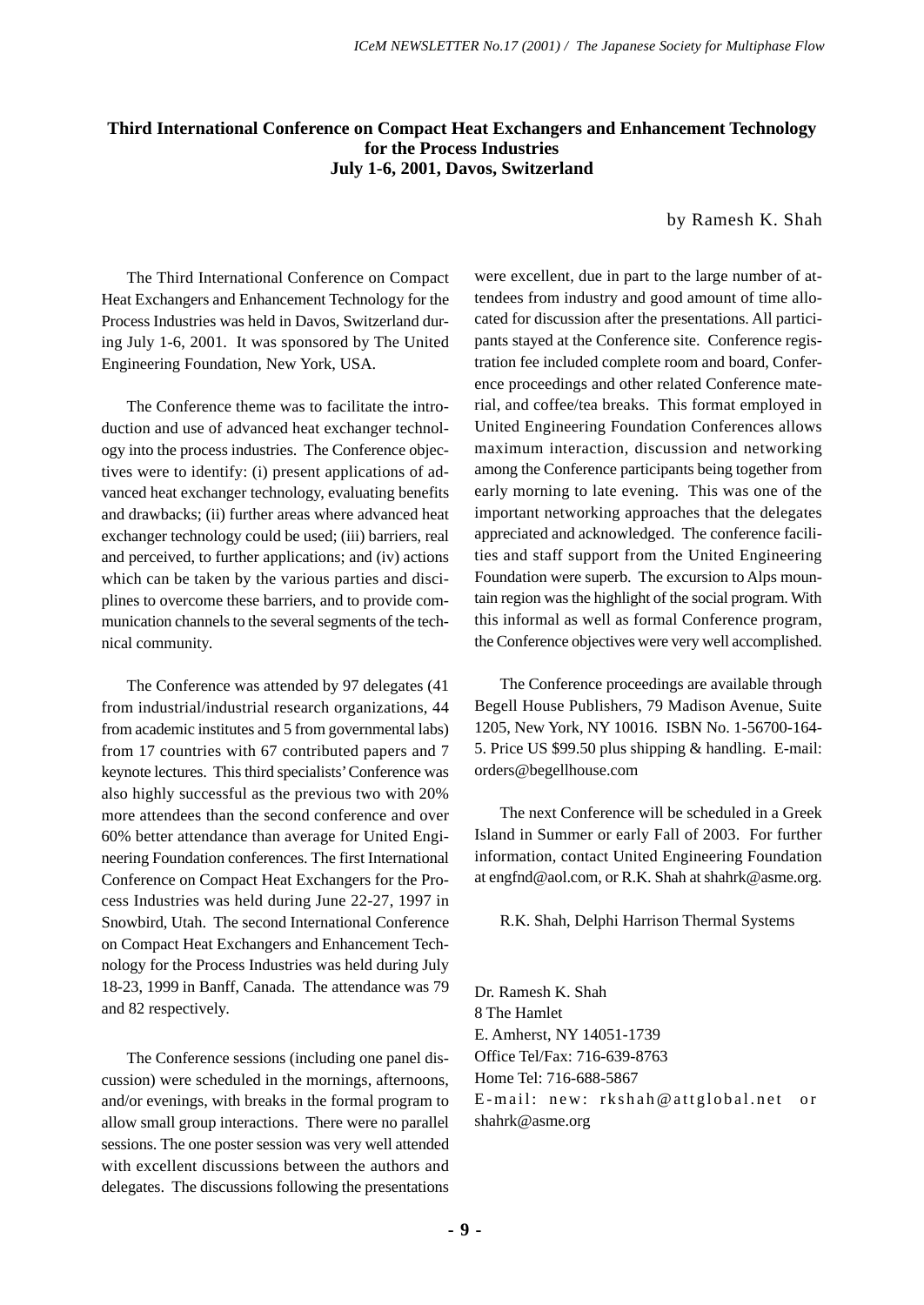# **THE THIRD INTERNATIONAL SYMPOSIUM ON MEASUREMENT TECHNIQUES FOR MULTIPHASE FLOWS August 1-3,2001, Fukui, Japan**

by Shuji Hattori

# **CONTENTS**

| Session A1: Optical Sensing 1                                                                                                                                                                          |
|--------------------------------------------------------------------------------------------------------------------------------------------------------------------------------------------------------|
| Atomization Improvement by Spray Impingement of                                                                                                                                                        |
| Air-Assist Atomizer                                                                                                                                                                                    |
| Osami Nishida, W. M. Faizal Mahmood, Junya<br>Asano, Hirotsugu Fujita, Wataru Harano, Kouichi<br>Matsui (JAPAN)<br>1                                                                                   |
| Automatic Measuring Method for Particulate Matters<br>in Atmosphere by Laser                                                                                                                           |
| Osami Nishida, Nguyen Ngoc Hai, Hirotsugu<br>Fujita, Wataru Harano, Yasuhito Fujii, Shinichiro<br>Miyawaki (JAPAN)<br>6                                                                                |
| Measurement of Small Droplet- and Bubble-Sizing<br>by an Improved Interferometric Laser Imaging<br>(ILIDS) Technique                                                                                   |
| Tatsuya Kawaguchi, Toshihiro Kobayashi, Koichi<br>Hishida, Masanobu Maeda (JAPAN)<br>16                                                                                                                |
| Session B1 : Electric Sensing 1                                                                                                                                                                        |
| Influence of Air Content and Vapor Pressure of Liq-<br>uids on Cavitation Erosion<br>Shuji Hattori, Yu Tanaka (JAPAN) 27                                                                               |
| An Instrumentation for Direct Measuring the Particu-<br>late Concentration and its Sizes in Flue Gases<br>Wang Nai-ning (CHINA)<br>- 35                                                                |
| Conjugate Heat Transfer Measurements in a Non-Uni-<br>formly Heated Circular Flow Channel Under Flow<br><b>Boiling Conditions</b><br>Ronald D. Boyd Sr., Penrose Cofie, Ali Ekhlassi<br>(U.S.A.)<br>41 |
| Session A2 : Image Sensing 1                                                                                                                                                                           |
| Measuring Particle Size distribution and Total Num-<br>ber in the Activation Chamber of Desulfurization Sys-<br>tem by PIV                                                                             |
| Yong Lu, Shuzhi Wu, Fenglin Wang, Shimin Wang<br>(CHINA)<br>-49                                                                                                                                        |
| PIV Measurement of Concentration of Water Drop-<br>lets and Sorbent Particles in Hydration Desulfuriza-<br>tion Reactor                                                                                |
| Changsui Zhao, Shuzhi Wu, Xianzhuo Liu, Jun<br>Xiao, Yong Lu, Shimin Wang (CHINA)                                                                                                                      |
| Position, Size and Velocity Measurement of Falling<br>Particles                                                                                                                                        |
| Liping Shen (JAPAN), Xiangqun Song (U.S.A.),<br>Yuichi Murai, Manabu Iguchi, Fujio Yamamoto<br>(JAPAN)<br>- 62                                                                                         |

| Session B2 : Electric Sensing 2<br>Flow Pattern Transition and Interfacial Wave Char-<br>acteristics of Accelerated Air-Water Two-Phase Flow<br>in a Horizontal Rectangular Channel<br>Masuo Kaji, To'oru Sawai, Koji Mori (JAPAN)<br>68<br>Regularised Reconstruction in Electrical Capacitance<br>Tomography<br>Hua Yan, Lijun Liu, Hui Xu (CHINA)<br>77 |
|------------------------------------------------------------------------------------------------------------------------------------------------------------------------------------------------------------------------------------------------------------------------------------------------------------------------------------------------------------|
| Session A3 : Image Sensing 2                                                                                                                                                                                                                                                                                                                               |
| Measurement of Flow Rates of Gas-Liquid Two-Phase<br>Flow by Karman Vortex<br>Toshihiko Shakouchi, Dongbo Tian, Toru Ida,<br>Takumi Nakamura (JAPAN)<br>83                                                                                                                                                                                                 |
| Wettability Evaluation based on Analysis of Bubble<br>Formation on Non-Wetted Surface<br>Nozomu Sonoyama, Manabu Iguchi (JAPAN)<br>90                                                                                                                                                                                                                      |
| Session B3 : Data Processing 1                                                                                                                                                                                                                                                                                                                             |
| Designing a Soft Sensor for a Pulverized Coal Injec-<br>tion Vessel with C-RBF Neural Network<br>Wang Yutao, Liu Kexian, Wang Shi (CHINA)<br>97                                                                                                                                                                                                            |
| Analysis of the Chaotic Characteristics and Informa-<br>tion Entropy in a Gas-Solid Fluidized Bed<br>Zhen Ling, Chen Bochuan, Huang Hai, Wang<br>Xiaoping (CHINA)104                                                                                                                                                                                       |
| Session A4 : Optical Sensing 2                                                                                                                                                                                                                                                                                                                             |
| Measurement of Free-Fall Particles by Shadow Dop-<br>pler Velocimetry                                                                                                                                                                                                                                                                                      |
| Kazuaki Matsuura, Minoru Komaki, Koji Ueyama<br>$(JAPAN)$ 112                                                                                                                                                                                                                                                                                              |
| Quantitative Measurement of Fluidized Bed by using                                                                                                                                                                                                                                                                                                         |
| Neutron/X-ray Radiography<br>Hisashi Umekawa, Mamoru Ozawa, Shuji Furui,<br>Kouichi Hayashi (JAPAN) 121                                                                                                                                                                                                                                                    |
| PDA Measurements of a Gas-Solid Two-Phase Flow                                                                                                                                                                                                                                                                                                             |
| in a Suspension Bed<br>Xin He, Dingkai Li, Cuiping Wang, Zhiguo Deng,<br>Dezhong Yan (CHINA)<br>129                                                                                                                                                                                                                                                        |
| Session B4 : Electric Sensing 3                                                                                                                                                                                                                                                                                                                            |
| A New ERT Image Reconstruction Algorithm for Two-<br><b>Phase Flow Parameter Measurement</b>                                                                                                                                                                                                                                                               |

Ying Wei, Jinchuang Zhao, Shi Wang (CHINA) 138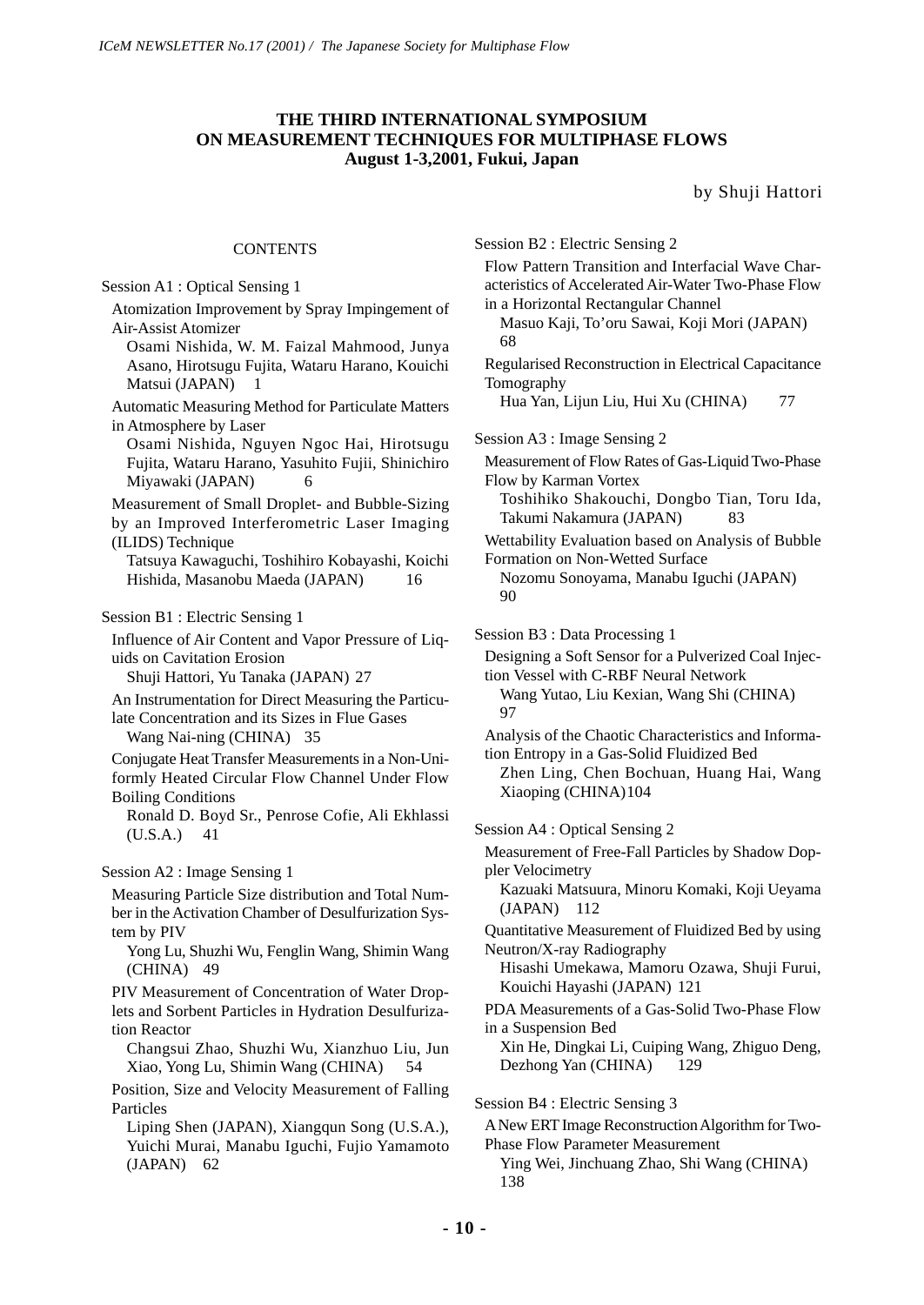Neural Networks for Image Reconstruction of Gas-

Research of Dual-Plane Electrical Resistance Tomography Cross Correlation for Gas-Liquid Flow Measurement Xiang Deng, Feng Dong, Li Jun Xu, Xiao Ping Liu, Ling An Xu (CHINA) 144 Measurement of Two-Phase Flows Using Electrical Resistance Tomography Feng Dong, Xiaoping Liu, Lijun Xu, Xiang Deng, Ling-an Xu (CHINA) 150 Session A5 : Optical Sensing 3 Detailed Velocity Measurement in the Vicinity of Stratified Interfaces between Gas and Liquid Phases using LDV Shigeo Hosokawa, Ken Ishida, Akio Tomiyama (JAPAN) 158 Experimental Study of Wet Steam Two-Phase Flow in LP Steam Turbine Wang Lili, Cai Xiaoshu, Ouyang Xin, Pan Yongzhi (CHINA) 165 Session B5 : Image Sensing 3 The Performance of a Micro-Bubble Generation Device with a Rotating Porous Plate Rongsheng Zhang, Guoyi Peng, Shinji Hayama, Shigeo Fujikawa (JAPAN) 171 Hybrid PIV Combined with 3D-PTV for Particle-Fluid Interaction Goichi Matsui (Japan), Hae Man Choi (KOREA), Hideake Monji, Tsuyoshi Terauchi (JAPAN) 180 Session A6 : Electric Sensing 4 Effect of Guard Electrodes on Homogeneous Sensing Field for Phase Concentration Measurement Feng Jin, Lihui Peng, Baofen Zhang, Danya Yao (CHINA) 184 Study on the Mass Flow Rate Measurement of Twophase Flow Based on Electrical Principle Feng Jin, Changjun Zhang, Yuchun Zhang, Baofen Zhang (CHINA) 189 Approach Towards Spatial Phase Reconstruction in Transient Bubbly Flow using a Wire-Mesh Sensor St. Richter, M. Aritomi (JAPAN), H. -M. Prasser, R. Hampel (GERMANY) 193 Session B6 : Image Sensing 4 Observations of Unsteady Separated-Type Cavitation in Convergent-Divergent Channel Keiichi Sato, Hirokazu Nakamura, Yasuhiro Saito (JAPAN) 203 Study on Turbulent Structures of Air-Induced Water Waves by using Phase-Averaged PIV Measurements I. Nezu, S. Ushijima, K.Onitsuka, K.Yoshida (JA-PAN) 211

Oil-Water Three-Phase Flow in Electrical Capacitance Tomography Yun Zhao, Baoliang Wang, Zhiyao Huang, Haiqing Li (CHINA) 221 Session A7 : Electric Sensing 5 Principal Component Analysis Based Concentration Measuring for Two-Phase Flow Yuchun Zhang, Lu Zou, Geng Lu, Lihui Peng, Danya Yao, Baofen Zhang (CHINA) 227 Conductance Sensor for Measuring Water Cut at the Metering Station Qiao Zhuoer, Liu Xingbin, Huang Chunhui, Zhang Wen (CHINA) 231 Session B7 : Image Sensing 5 PIV Measurement and Numerical Simulation of Liquid-Bubble Two-Phase Turbulence in a 2-D Bubble Column L. X. Zhou, M. Yang, C. Y. Lian (CHINA), L. S. Fan, D. J. Lee (U.S.A.) 237 Experimental Study of Interfacial Area Transport of Bubbly Flow in Small-Diameter Pipe Tatsuya Hazuku, Takashi Hibiki, Tomoji Takamasa (Japan), Mamoru Ishii (U.S.A.) 244 Session A8 : Optical Sensing 4 Experimental Study on Interaction between Fluid and Sediment Particles in Open-Channel Flows Iehisa Nezu, Ryoukei Azuma, Kouki Onitsuka (JA-PAN) 259 Turbulence Measurements of Open-Channel Flow over Mobile Gravel Bed Iehisa Nezu, Kouki Onitsuka, Ryoukei Azuma (JA-PAN) 266 Session B8 : Image Sensing 6 Free Surface Measurement using High Resolution CCD Camera and Laser Specklegram Gentaro Tanaka, Takafumi Ishitsu, Yasuhiko Sugii, Koji Okamoto (JAPAN) 273 Measurements of Free Surface and Three-Dimensional Liquid Velocity Distributions beneath the Surface Tatsuya Hazuku, Tomoji Takamasa, Koji Okamoto (JAPAN) 278 Session A9 : Optical Sensing 5 Turbulence Modification in the Particle-Laden Jets Impinging on a Flat Plate Satoru Ushijima, Iehisa Nezu, Naoko Hase (JA-PAN) 286 PDPA Measurements and Numerical Simulation of Gas-Particle Flows in a Cold Model of Tangentially Fired Furnace

L. X. Zhou, R. X. Li, L. Li (CHINA) 293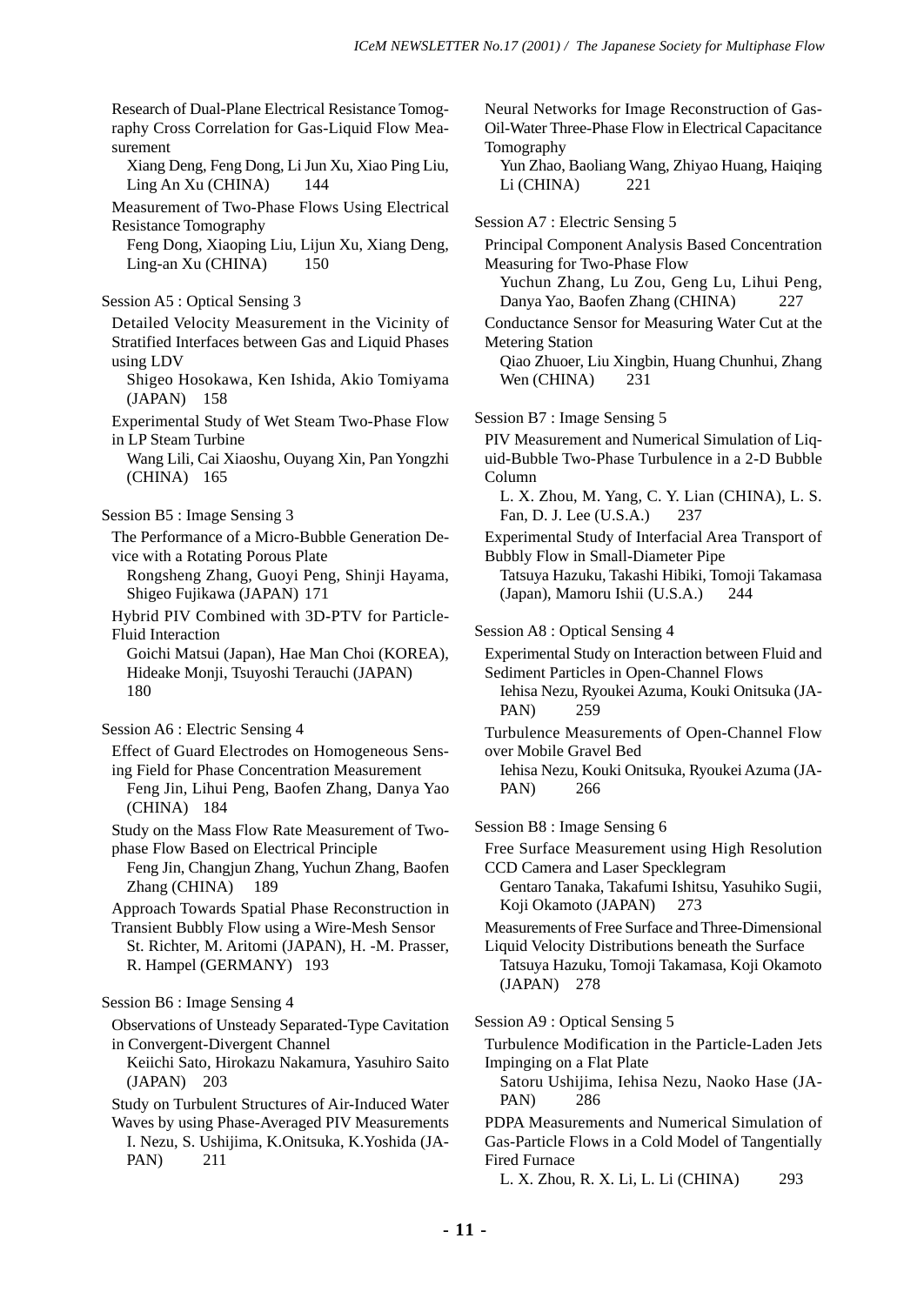| Session B9 : Data Processing 2<br>A Fuzzy-fusion Methodology for Two-phase Flow Re- | Visualization Techniques in Gas-Liquid Two-Phase<br>Flow Field<br>Goichi MATSUI (JAPAN) 312                           |
|-------------------------------------------------------------------------------------|-----------------------------------------------------------------------------------------------------------------------|
| gime Identification<br>Sun Tao, Zhang Hongjian, Hu Chiying (CHINA)<br>297           | The Measurement of 3-Dimensional Temperature Dis-<br>tribution in Flame<br>Shimin Wang, Xiaofang Cheng, Fenglin Wang, |
| Principle and Signal Processing of Loop-Tube Co-<br>riolis Mass Flow Meter          | Yigian Xu (CHINA)                                                                                                     |
| Tijing Cai, Liyun Qi, Hongsheng Li, Guojian Tang,                                   | Professor Shuji Hattori                                                                                               |
| Shiming Wang (CHINA) 301                                                            | Dept. of Mechanical Engineering<br>Fukui University                                                                   |
| <b>Invited Lectures</b>                                                             | Fukui-shi, 910-8507, Japan                                                                                            |
| Multiphase Bubble Flow Visualization using Shadow                                   | tel&fax 81-776-27-8546                                                                                                |
| Particle Image Velocimetry Technique<br>Yassin A. HASSAN (U.S.A.)<br>304            | E-mail:hattori@mech.fukui-u.ac.jp                                                                                     |

# **Program of 2001 UK-Japan Seminar on Multiphase flow September 19-21 2001, Bury St Edmunds (Keio House)**

by Koichi Hishida

# **Session 1**

| A Study of a Vertically Falling Film Flow of Liquid<br>Metal NaK in a Tranverse Magnetic Field<br>F-Ch. Li <sup>*+</sup> , A. Serizawa and T. Kunugi, Kyoto<br>University                     |
|-----------------------------------------------------------------------------------------------------------------------------------------------------------------------------------------------|
| Modeling of Dispersed Bubble/Droplet Flow at High<br><b>Phase Fractions</b><br>R.I. Issa, A.Behzadi, H. Ruschev, Imperial College                                                             |
| Surface Tension Force Dominant Regime of Single<br>Bubbles Rising through Stagnant Liquids,<br>Akio Tomiyama*, Satoru Yoshida, and Shigeo<br>Hosokawa, Kobe University                        |
| Flow Boiling in Small Diameter Channels<br>Vishwas V Wadekar, HTFS, Hyprotech                                                                                                                 |
| A Two-Fluid Model for Three-Phase Slug Flow.<br>Issa, Bonizzi* and Kempf, Imperial College                                                                                                    |
| Flow-Induced Vibration of Rod Bundle in Two-Phase<br><b>Cross Flow</b><br>T. Sasagawa*, Z. Kawara and A. Serizawa, Kyoto<br>University                                                        |
| A Study on Bubbly Two-Phase Flow in Transient Con-<br>ditions<br>Tadayoshi Matsumoto* et al. Osaka University                                                                                 |
| Interfacial area transport of bubbly flow under<br>microgravity environment<br>Tatsuya HAZUKU*, Tomoji TAKAMASA, Takashi<br>HIBIKI and Mamoru ISHII, Tokyo University of<br>Mercantile Marine |
|                                                                                                                                                                                               |

## **Session 2**

| Some Applications of Novel Interferometric Tech-<br>nique to Measurements on Size and Velocity Spatial<br>Distribution of Spray and Bubble Flows<br>Masanobu Maeda*, Keio University    |
|-----------------------------------------------------------------------------------------------------------------------------------------------------------------------------------------|
| Measurements of Lagrangian Particle Statistics in<br>Swirling Flows and Droplet impingement on solid sur-<br>faces                                                                      |
| Yannis Hardalupas*, Imperial College                                                                                                                                                    |
| TWO-PHASE FLOW PHENOMENA AT A VERTI-<br>CAL REGULAR T-JUNCTION<br>G. Conte and B. J. Azzopardi*, University of<br>Nottingham                                                            |
| Generation of Entrained Droplets from an Imitated<br>Disturbance Wave and their Deposition on the wall.<br>Tohru Fukano*, Takanari Inatomi, Yohei<br>Matsuzawa, Kyushu University       |
| The Phase Separation Capabilities of Two T-Junctions<br>Placed in Series<br>E. Wren* and B.J. Azzopardi, University of<br>Nottingham                                                    |
| Bubble Dynamics in Volcanic System: Acoustic Prop-<br>erties of Liquids Containing Gas Bubbles<br>Masaharu Kameda and Mie Ichihara, Tokyo Uni-<br>versity of Agriculture and Technology |
| Flow Oscillation in a Parallel-Channel Boiling Sys-<br>tem                                                                                                                              |

*Mio Hirayama\*, Hisashi Umekawa and Mamoru Ozawa,* Kansai University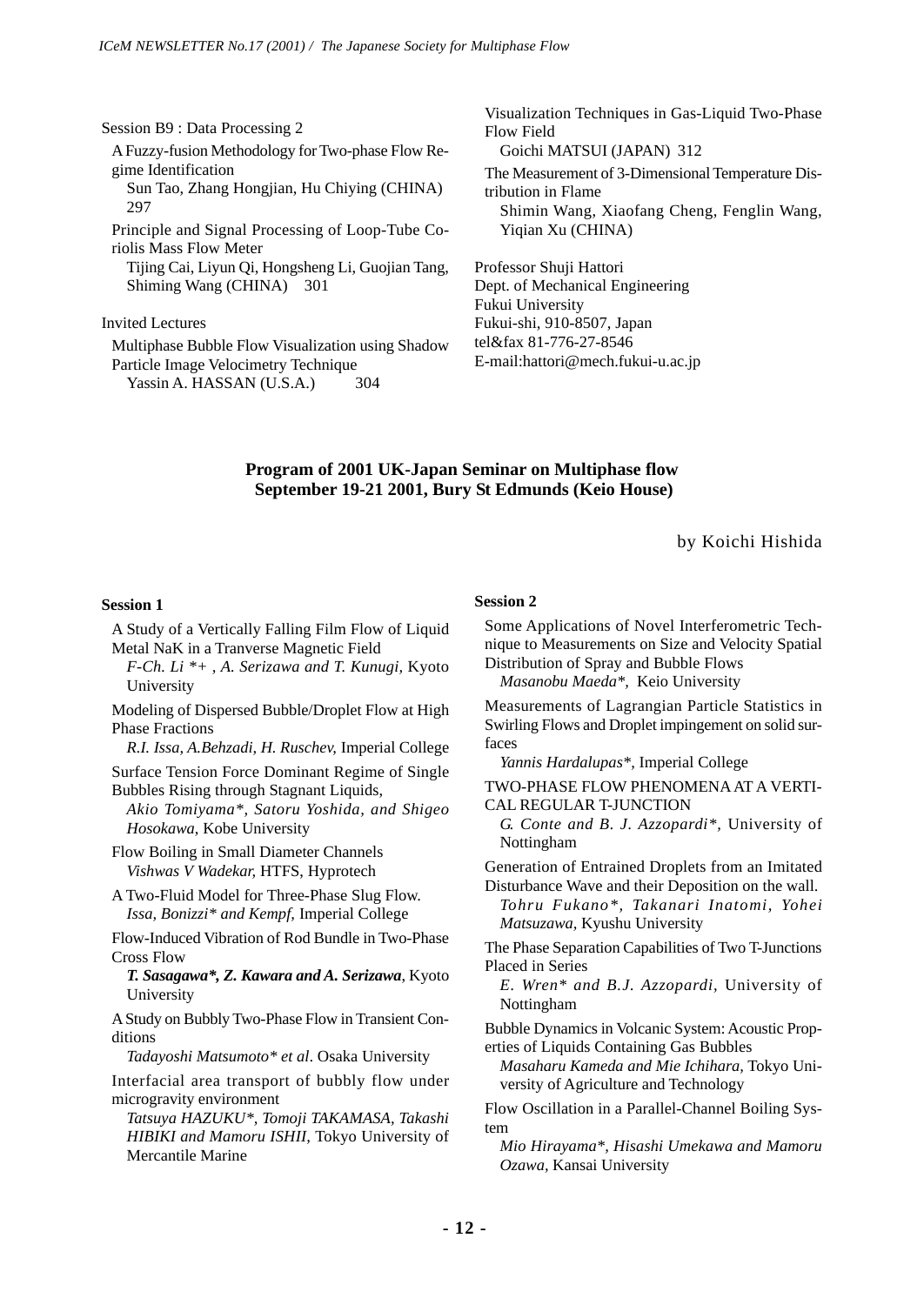# **Session 3**

- Multi-scale Dynamics in Turbulent Bubbly Flows *Yoichiro Matsumoto\*, Shu Takagi, Kazuyasu Sugiyama,* The University of Tokyo
- Possible Mechanisms of Turbulent Drag Reduction

with Micro-Bubble Injection to the Boundary Layer *Kwing-So Choi\*,* University of Nottingham

MICRO-SCALE STRUCTURE OF TURBULENCE MODIFICATION IN AN UPWARD BUBBLY FLOW

*Koichi HISHIDA\*, Akiko FUJIWARA and Tomohiko TANAKA,* Keio University

Turbulence Modification due to Immiscible Droplets Moving in near-Wall Regions of Turbulent Liquid Flows

*Yoshimichi Hagiwara\*,* Kyoto Institute of Technology

Liquid Velocity Field Measurements during Bubble Formation and Detachment at an Orifice

*W. Dempster\*,* University of Strathclyde

Turbulence Modification and Reynolds Stresses in Dispersed Two-Phase Flows in Vertical Pipes

*Shigeo Hosokawa\* and Akio Tomiyama,* Kobe University

Experimental Study on Particle Motion and Turbulent Modification by means of phase-Doppler anemometer

*Tuneaki Ishima\* and Tomio Obokata,* Gunma University

Experimental Data-base Construction for Bubble-Bubble Interaction

*Yuichi Murai\*,* Fukui University

# **Session 4**

Ignition Behaviour of Predried Pulverised Lignite Fuel *Prassas,I., Taylor,A.M.K.P., Yamanishi.,* Imperial College

Measurement of Interfacial Area Concentration of Air-Water Flow in a Large Diameter Tube

*K. Mishima\*, Y. Inoue, H. Nakamura, and Y. Saito,* Research Reactor Institute, Kyoto University

Experimental Observation of Bubble Motion in a Vertical Pipe

*Tomio Okawa\** et al. Osaka University

Enhancement of Boiling Heat Transfer by Radiation Catalytic Semiconductor-Coated Material

*Tomoji Takamasa\*,* Tokyo University of Mercantile Marine

Temperature Effects in Air-Water Bubbly Flows *John M Smith\*,* University of Surrey

Boiling Heat Transfer of Liquid Nitrogen Downward Flow in Pipe

*Hisashi Umekawa\* and Mamoru Ozawa*, Kansai University

Professor Koichi Hishida Keio University Yokohama,223-0061, Japan Fax:+81-45-566-1720 E-mail:hishida@sd.keio.ac.jp

# **All Correspondence Concerning**

 News items of general interest to ICeM members, notice of future meetings and conferences, personal news items, new books, etc. should be addressed to the editor or to regional corresponding members. It will be very helpful if any manuscripts proposed for publication are sent by E-mail.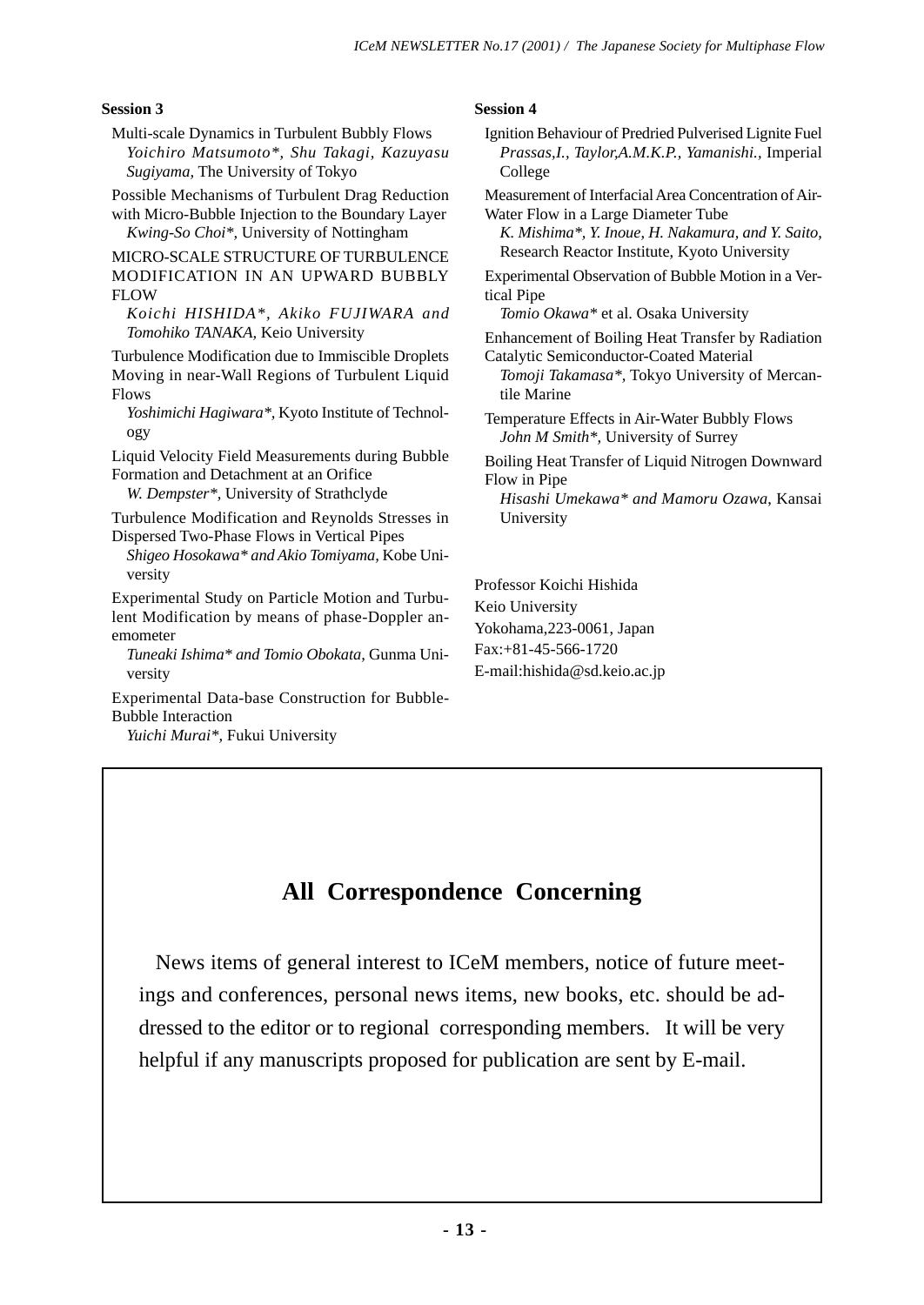# **Future Meetings**

Following list includes Conference Name, Place, Date and Contact.

# **ANS 2001 Winter Meeting**

Reno, USA, Nov 11-15, 2001 E-mail: topical@ncsd.ans.org Fax: (240)248-2588 http://www.ans.org/meetings/

# **International Mechanical Engineering Congress and Exposition**

New York, USA, November 11-16 2001 http://www.asme.org/conf/congress01/index.htm

## **The 14th Symposium on Chemical Engineering (Taejon/Chungnam-Kyushu)**

Chungnam National University, Daeduk Science Town Taejon, Korea, November 30 - December 2, 2001 Prof. Yong Kang Department of Chemical Engineering Chungnam National University Daeduk Science Town, Taejon 305-764 Korea. E-mail: kangyong@hanbat.cnu.ac.kr Fax: +82-42-822-8995

#### **The 8th Int. Symposium on Flow Modeling and Turbulence Measurements (FMTM2001)**

Tokyo, JAPAN, December 4-6, 2001 Dr. N. Tanaka, CRIEPI Fax: +81 471 84 7142 E-mail: fmtm2001@dcc.co.jp http://fmtm2001.dcc.co.jp/

# **16th National Heat and Mass Transfer Conf. and 5th ISHMT/ASME Heat and Mass Transfer Conf.**

CALCUTTA, India, January 3-5, 2002 http://education.vsnl.com./announcement\_nhmtc/

# **AIChE 2002 Spring National Meeting**

Hilton New Orleans, New Orleans, Louisiana, March 10-14, 2002 Sandra Dudley CH2M Hill 115 Perimeter Center Place NE Suite 700 Atlanta, GA 30346 E-mail: sdudley@ch2m.com Cheryl Teich Rohm and Haas Company 727 Norristown Road Springhouse, PA 19477 Fax: 215-619-1611 E-mail: CTeich@RohmHaas.com http://www.aiche.org/conferences/spring/

# **1st Int. Conf. on Heat Transfer, Fluid Mechanics & Thermodynamics**

Skukuza Restcamp, Kruger National Park, South Afrika April 8-10, 2002 JP Meyer Rand Afrikaans University, South Africa http://www.walthers.co.za/conference/hefat/

# **10th Int. Conf. On Nuclear Engineering**

Arlington, Virginia, USA, April 14-18, 2002 Joe Colvin President, Nuclear Energy Institute (NEI) Kunihisa Soda Executive Director, Japan Atomic Energy Research Institute Mohamed ELBaradei Director General, International Atomic Energy Agency (IAEA) Fax: (212)591-7671 E-mail: icone@asme.org http://www.asme.org/icone10

# **Advanced Computational Methods in Heat Transfer**

Halkidiki, Greece, April 22-24, 2002 B Sunden Lund Institute of Technology C A Brebbia Wessex Institute of Technology Fax: 44 (0) 238 029 2853 E-mail: rgreen@wessex.ac.uk http://www.wessex.ac.uk/conferences/2002/ht02/ index.html

# **The 7th International Conference on Circulating Fluidized Beds (CFB7)**

Niagara Falls, Canada May 5-8, 2002. Dr. John Grace Dept. of Chemical and BioResource Engineering University of British Columbia 2216 Main Mall, Vancouver, B.C. V6T 1Z4 Fax: 604-822-6003 (F) E-mail: jgrace@chml.ubc.ca Dr. Jesse Zhu Dept. of Chemical & Biochemical Engineering University of Western Ontario London, Ontario N6A 5B9 Fax: 519-661-3498 (F) E-mail: jzhu@julian.uwo.ca Dr. Hugo de Lasa Dept. of Chemical and Biochemical Engineering University of Western Ontario E-mail: hdelasa@eng.uwo.ca http://publish.uwo.ca/~jzhu/cfb7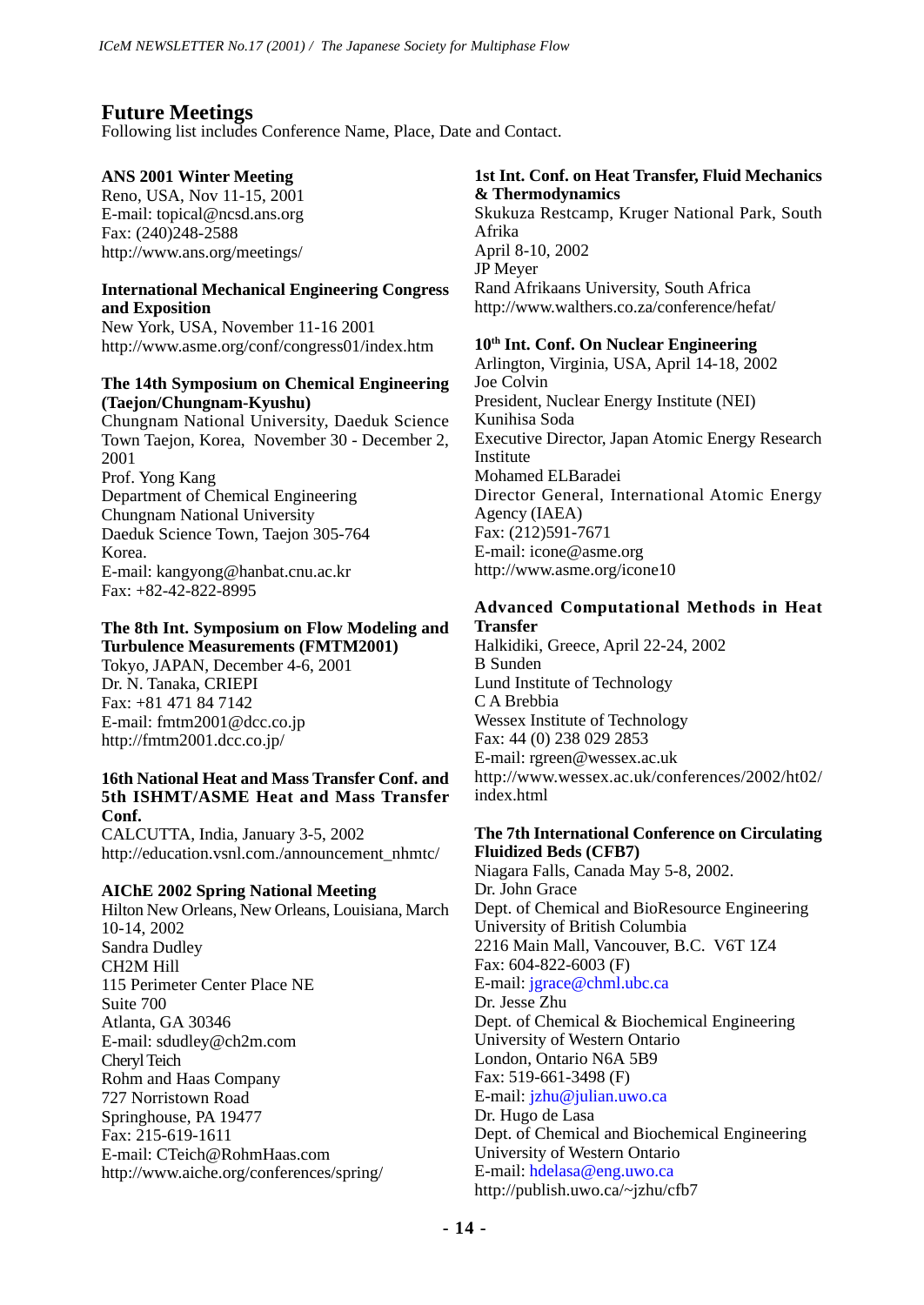# **Fourth International Conference on Advances in**

**Fluid Mechanics** Ghent, Belgium, May 15-17, 2002 C A Brebbia Wessex Institute of Technology M Rahman Dalhousie University R Verhoeven University of Ghent Fax: 44 (0) 238 029 2853 E-mail: shobbs@wessex.ac.uk http://www.wessex.ac.uk/conferences/2002/afm02/ index.html

# **13th Int. Sympo. on Transport Phenomena (ISTP'13)**

Victoria, USA, July 14-18, 2002 Dr. Sadik Dost ISTP-13 Department of Mechanical Engineering

University of Victoria Victoria, BC, Canada V8W 3P6 Fax: 1-250-721-6294 E-mail: sdost@me.uvic.ca Dr. Ibrahim Dincer ISTP-13 Department of Mechanical Engineering KFUPM Box 127, Dhahran 31261, Saudi Arabia Fax: (966-3) 860-2949 E-mail: idincer@kfupm.edu.sa http://www.istp13.uvic.ca/

**IHTC'12, 12th Int. Heat Transfer Conf.** Grenoble, France, August 18-23, 2002 Prof. J.M. Delhaye CEA/GRENOBLE Fax: +33-2-76-88-31-96 E-mail: DELHAYE@DTP.CEA.FR http://www.ihtc12.ensma.fr/

# **Executive Division of The Japanese Society for Multiphase Flow (2001-2002)**

| President                                                   | T. Fukano (Kyushu University)               |  |
|-------------------------------------------------------------|---------------------------------------------|--|
| Vice Presidents                                             | M. Ozawa (Kansai University)                |  |
|                                                             | T. Ikohagi (Tohoku University)              |  |
|                                                             | A. Tsuge (Mitsubishi Heavy Industries, Ltd) |  |
| <b>Chair of Informatics Division</b>                        |                                             |  |
|                                                             | T. Shinoda (Takuma Co., Ltd.)               |  |
| <b>Chair of General Affairs Division</b>                    |                                             |  |
|                                                             | T. Saito (Shizuoka University)              |  |
| Chair of Planning Division H. Inaba                         |                                             |  |
|                                                             | H. Inaba (Okayama University)               |  |
| Chair of International Intercourse Division                 |                                             |  |
|                                                             | K. Hishida (Keio University)                |  |
|                                                             |                                             |  |
| Executive Office of JSMF:                                   |                                             |  |
| Gakujyutu Shuppan Insatu Co.                                |                                             |  |
| 2-14-9 Kasugadenaka, Konohana-ku, Osaka, 554-0022, JAPAN    |                                             |  |
| Tel: $+81-6-6466-1588$ Fax: $+81-6-6463-2522$               |                                             |  |
| E-mail: Kondou@mxt.mesh.ne.jp                               |                                             |  |
| <b>WWW: homepage</b> http://flow.human.nagoya-u.ac.jp/JSMF/ |                                             |  |